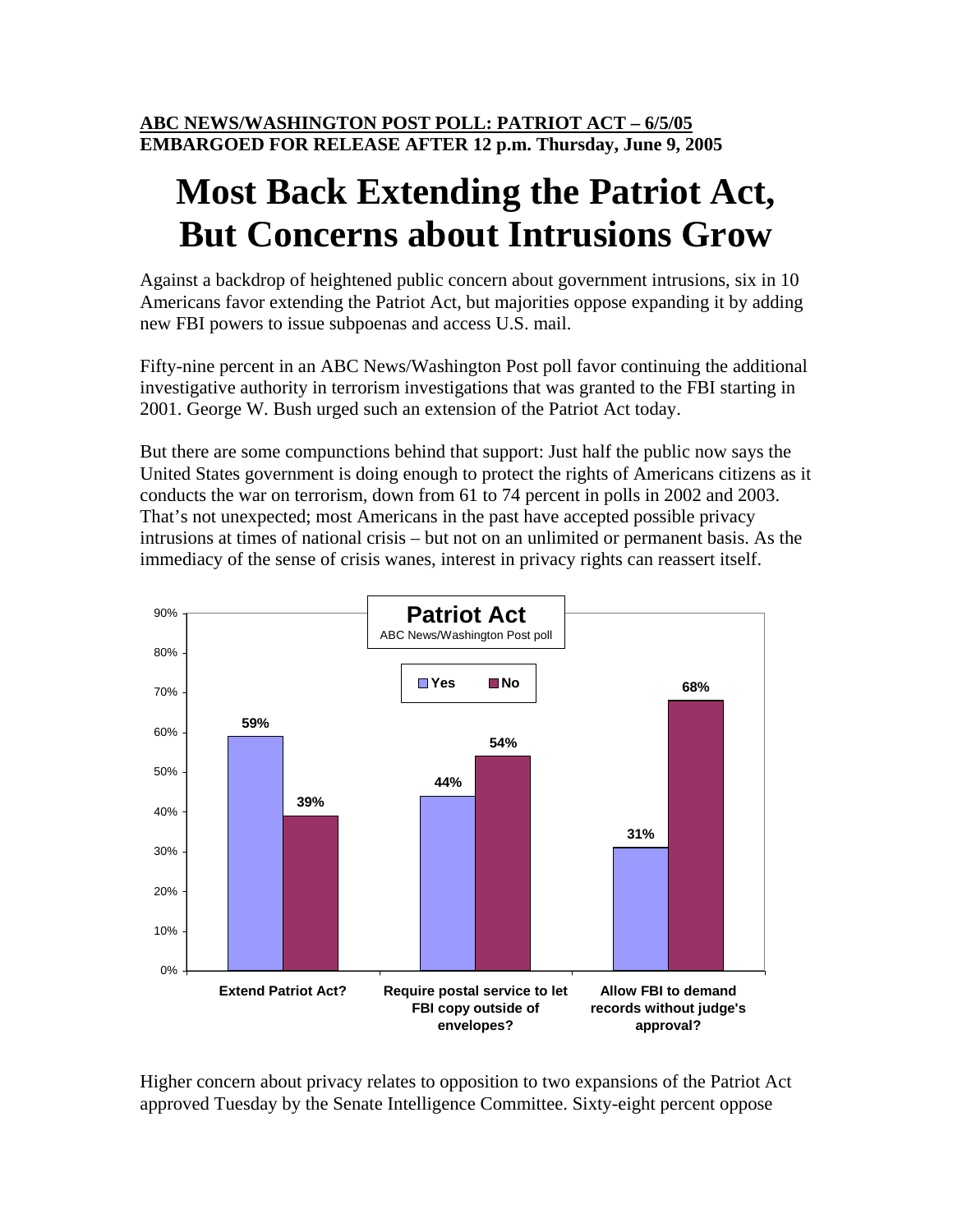allowing the FBI to demand records without first getting a judge or prosecutor's approval, and 54 percent oppose requiring the Postal Service to let FBI agents copy information from the outside of envelopes in the mail.

Another concern about rights involves treatment of prisoners at the U.S. military prison at Guantanamo Bay, Cuba. Sixty percent of Americans express confidence that the United States is adequately protecting the rights of those prisoners – but many fewer, just 23 percent, are "very" confident about it. Sen. Joseph Biden, D-Del., this week suggested closing Guantanamo, and Bush yesterday did not rule it out, saying the administration is exploring alternatives.

GROUPS – Extending the Patriot Act gets broad support from Republicans and a narrow majority of independents, but it's opposed by just over half of Democrats. While six in 10 Republicans want the bill expanded to allow the FBI to copy the outside of envelopes sent through U.S. mail, six in 10 Democrats and independents oppose the move.

Majorities regardless of party affiliation oppose letting the FBI demand records without prior judicial approval.

| Support:                   | Dem | Rep | Ind |
|----------------------------|-----|-----|-----|
| Extending Patriot Act      | 43% | 80  | 54  |
| Expanding record searches  |     | 42  | 32  |
| Copying outside of US Mail | 36. | 60  | 37  |

There are similar ideological divisions on extending and expanding the Patriot Act, with conservatives most likely to support continuing and augmenting the law.

Concerns about government intrusions are strongly related to views on extending the Patriot Act or expanding its terms. Among the 50 percent who think the government is doing enough now to protect privacy rights, 76 percent favor extending the act. But among the other half, who think rights are not being protected adequately, support for extending the law drops to 42 percent. These people also are much less apt to support expanding FBI authority with new provisions in the law.

METHODOLOGY – This ABC News/Washington Post poll was conducted by telephone June 2-5, 2005, among a random national sample of 1,002 adults. The results have a three-point error margin. Sampling, data collection and tabulation by TNS of Horsham, Pa.

Analysis by Gary Langer.

ABC News polls can be found at ABCNEWS.com at http://abcnews.com/pollvault.html.

Media contact: Cathie Levine, (212) 456-4934.

Full results follow  $(*=$  less than 0.5 percent).